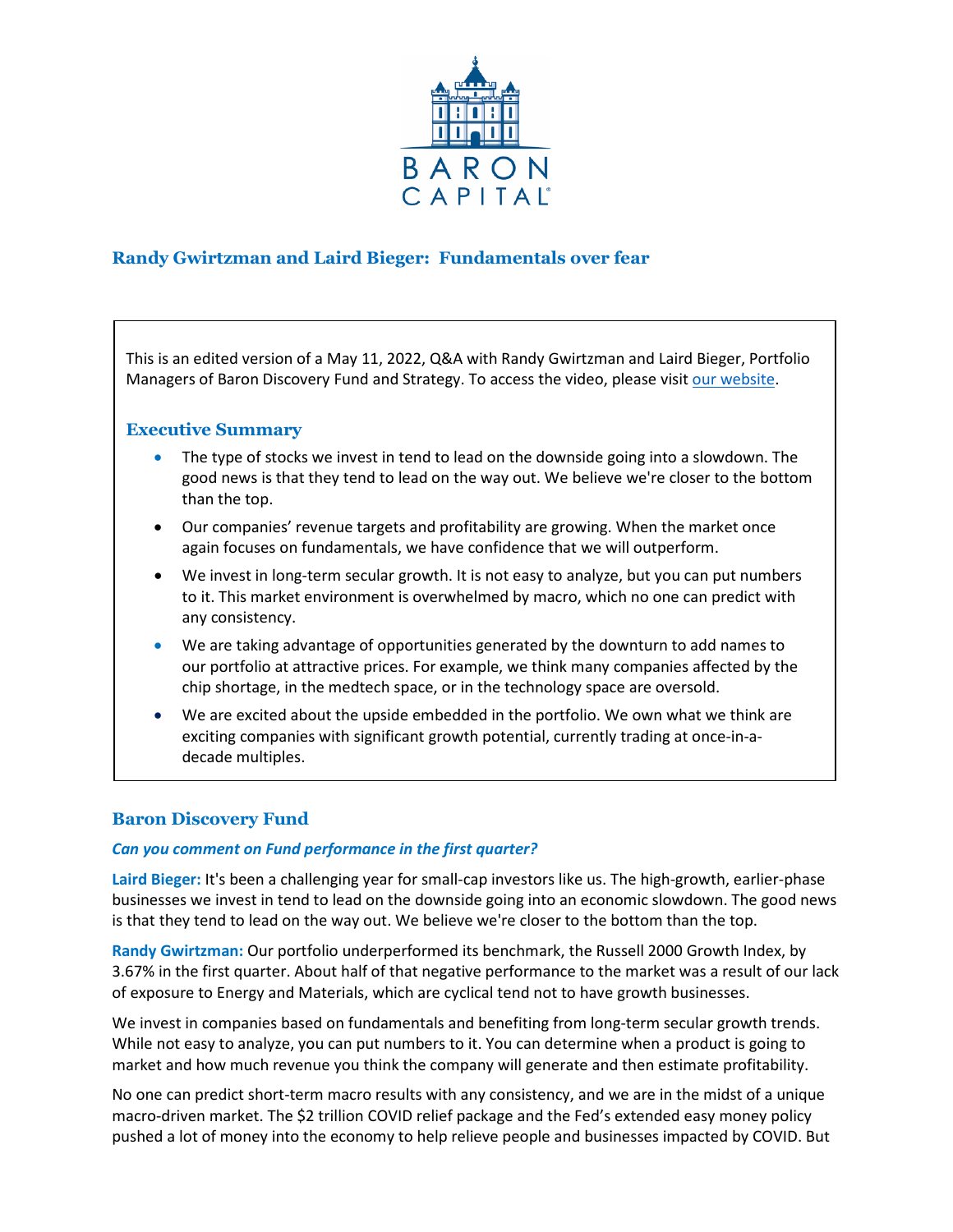the COVID pandemic wasn't a normal economic downturn. We had pent-up demand. It didn't show up as inflation right away because people were social distancing. As the economy opened up, unemployment dropped, and housing prices soared, consumers, feeling flush, began buying again. The combination of higher wages and demand far outstripping supply, which was still impacted by supply chain issues, caused a spike in inflation. Then, the late February invasion of Ukraine by Russia and another COVID lockdown in China triggered additional supply chain headwinds, making matters even worse. It's been more than the market can analyze and understand, so fear is driving the market.

**Laird Bieger:** To paraphrase Warren Buffett, the stock market runs as a voting machine in the short term and a weighing machine in the long term. Investors today are voting to sell regardless of fundamentals.

Last quarter, we reported that although we'd initially seen our stocks start trading down, fundamentals had held up well. The same is true this quarter. The number of companies that either missed or guided lower in the first quarter was slightly better than what we've seen historically. You wouldn't know that from looking at stock prices. One example is **Boyd Gaming Corporation,** which put up strong first quarter results. The next day, the stock traded down. I spoke with the top gaming analyst, who said the conversation with investors was essentially, "We know the first quarter was great. We think the second quarter will also be good, but things are going to fall apart in the second half." That's where investors' minds are. They don't care about current fundamentals.

During market downdrafts or when stocks perform poorly, we focus on fundamentals. From that perspective, our companies are executing on their business plans. Every day, despite the fact their stocks may be going lower, their revenue targets and profitability are growing. Many of our businesses grew 20% to 50% on the top and bottom line. So, we are confident that, when investors again focus on fundamentals, our portfolio will outperform.

#### *Can you talk more about the disconnect you're seeing between fundamentals and stock prices?*

**Randy Gwirtzman:** I'll run through a couple categories and companies where I think stocks are oversold.

*Supply constraints:* The first category is supply constraints. For instance, companies are having trouble getting microchips. A lot of these chips are cheap -- 10 to 50 cents per chip. But if you can't get them, you can't ship product. Companies are spending a ton of capital to build product so when the chips come in, they can ship as soon as possible.

**Advanced Energy Industries, Inc**. builds high-quality power supplies for medical equipment like laser surgery for eyes or semiconductor manufacturing equipment. The company guided conservatively based on expected (reduced) chip shipments. When the chip supply normalizes it can ship everything in inventory and blow out the guidance. It's currently trading at nine times 2022's projected cash flow, six times next year's cash flow, and three times 2026's cash flow. This is way overdone; we think the stock could be a triple or more. This is a high-quality company with high teens to 20% cash flow margins.

**Inogen, Inc.** makes portable oxygen concentrators for people with respiratory issues. Demand far exceeds what it can ship because it's waiting on chips. It's trading at 16 times next year's cash flow and two time 2026 cash flow. As soon as the chips come in, it should have massive cash flow growth.

*MedTech:* Another category is MedTech. **Axonics, Inc.** makes implants for incontinence. It has been selling a rechargeable implant that's taking massive market share against one of the world's biggest medical device companies because, in our view, it has better service and products. It just launched a product in the non-rechargeable implant category. It's trading at 5.5 times sales and 9 times cash flow, which for a company in this category growing 30% is insanely cheap.

**Progyny, Inc.**, a fertility benefits company, is growing 50%. We think it will continue to grow 50% to 30% over our horizon. It trades at 17 times next year's cash flow and five times cash flow in four years.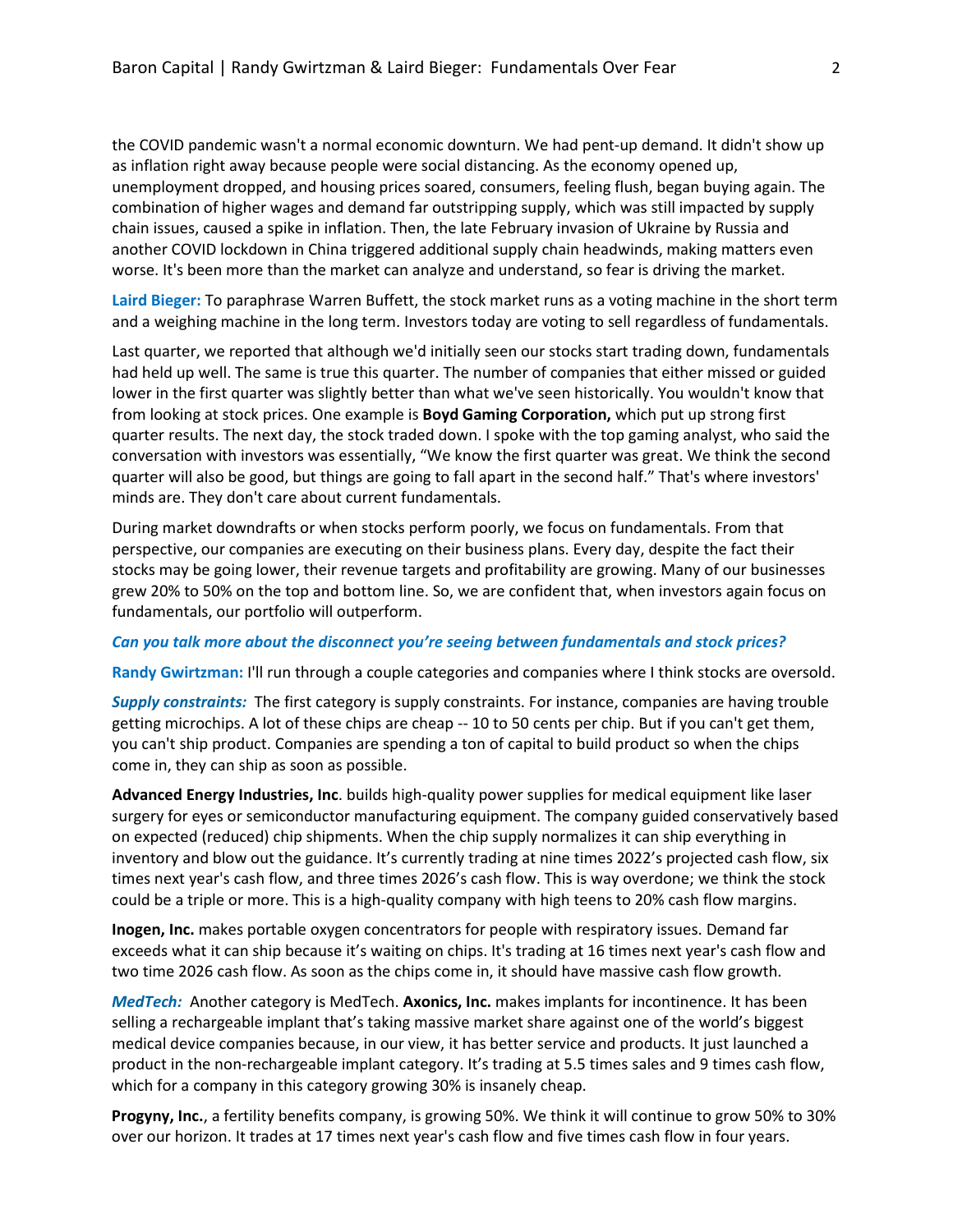*Technology:* The last category is technology. Last quarter, **SailPoint Technologies Holdings, Inc.**, which we owned, was acquired. SailPoint is a cybersecurity company operating in the privilege management space with 15% to 20% revenue growth. It was acquired for 13 times next year's sales, not cash flow. That price is not unusual for a takeout of a subscription-based business like that.

**Dynatrace Inc** is growing 30% a year with solid free cash flow. It's trading at 25 times this year's cash flow and eight times cash flow in four years. The company analyzes network infrastructure, what is working and what's going wrong. For example, Delta Airlines' reservation system went down. Dynatrace identified the cause and got the network up and running. These are mission-critical issues, and companies are not skimping. We think it could be a triple over the next four years.

**Qualys, Inc.** is a cybersecurity company focused on endpoint protection, ensuring that everything connected to an IP address on a network is scanned and updated properly. The company is expanding into other network activity as it moves across endpoints to understand whether there are threat actors on the network. It is growing 18% now, going to 20%. Management's goal is to get to 30%, which may be possible with the new products it has. Its cash flow margins are 40% and it trades at 20 times free cash flow this year, 16 times next year, and seven times in four years. We think the stock is a triple.

**Axon Enterprises, Inc.** makes tasers. It also has a software component, growing 45% to 50%, that collects evidence from body cameras, which is integrated with GPS and other evidence and information. The company is underpenetrated into what it thinks is a \$50 billion opportunity. It expects \$1 billion in revenue this year. Axon is considering expanding into the paramedics market and is contracted with the Arizona Diamondbacks for stadium security. It's trading at 23 times cash flow this year, but cash flow's growing far faster. I think it's at eight times cash flow four years out.

All these companies will be secondarily affected by slowing economies, no doubt, because their customers will be affected. Yet the services are necessary.

#### *What impact do you think redemptions and liquidity needs will have on realized capital gains?*

**Laird Bieger:** Because the market is down so much, we feel good about where we are from a tax perspective. As far as being able to manage that today, we don't have any significant taxable gains to consider. If the market were to change and we were to have some taxable gains, that's not anything we'd be concerned about managing, because we could use embedded losses to offset that.

#### *What do you think about Beauty Health company given the recent downturn for post back companies?*

**Laird Bieger: The Beauty Health Company**, formerly known as HydraFacial, is in the aesthetic space. The core customer is a 20-to-30-year-old woman, and it has a big social media following. The company sells machines to spas for facials. It recently launched a new machine that boosted demand. Also, the company has a lot of cash, which we think will allow the management team to buy an asset that will be both accretive and plug into the current infrastructure. Despite the stock's year-to-date weakness, we remain positive about the long-term prospects.

#### *How are you taking advantage of the pullback?*

**Randy Gwirtzman:** Last quarter we bought **American Campus Communities Inc.,** which then proceeded to be acquired. Axon was new as well. We're looking at new names, nibbling at some favorite names that we think are oversold.

Laird Bieger: What gets us excited is finding new ideas. A lot of high-quality companies are down 50% or more. They weren't small cap before but, all of a sudden, they are in our universe. There are so many new companies and businesses to learn. We expect to find some fabulous businesses that will create long-term shareholder value.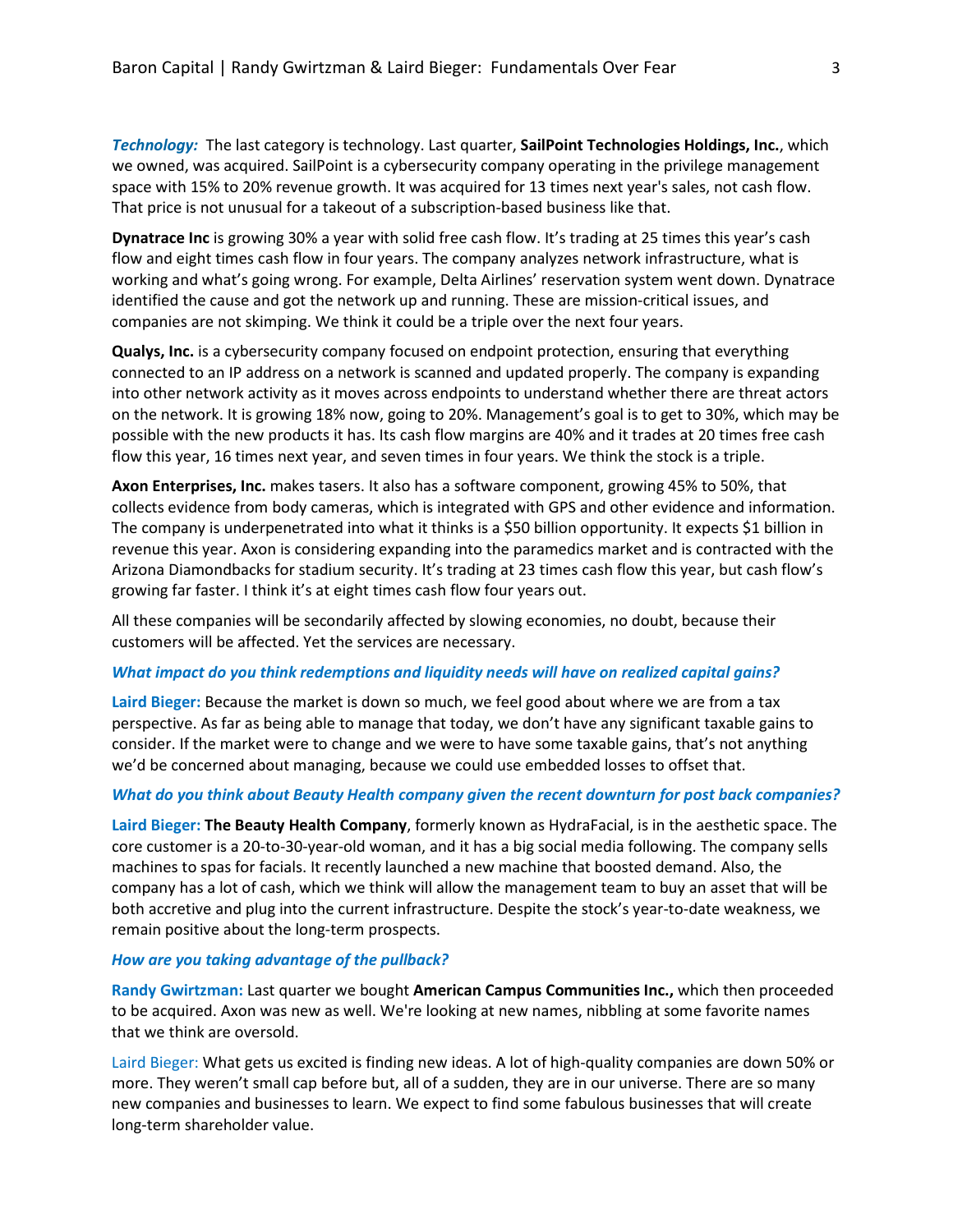### *Any final comments?*

\_\_\_\_\_\_\_\_\_\_\_\_\_\_\_\_\_\_\_\_\_\_\_\_\_\_\_\_\_\_\_\_\_\_\_

**Randy Gwirtzman:** We're actively looking to take advantage of opportunities we see in the wake of the panic. We do so carefully, consistent with the process Baron Capital has refined over four decades. We have not changed anything in terms of following up with companies, talking to management, talking to competitors, and doing all the critical due diligence no matter what's going on in the markets. We are excited about the upside embedded in this portfolio because of that process. These are companies with exciting businesses and significant growth opportunities, trading at multiples that people haven't had a chance to grab for a decade.

*Investors should consider the investment objectives, risks, and charges and expenses of the investment carefully before investing. The prospectus and summary prospectuses contain this and other information about the Funds. You may obtain them from the Funds' distributor, Baron Capital, Inc., by calling 1-800- 99BARON or visiting [www.BaronFunds.com.](http://www.baronfunds.com/) Please read them carefully before investing.*

**Baron Discovery Fund**'s annualized returns for the Institutional Shares as of March 31, 2022: 1-year, - 18.31%; 3-year, 15.62%; 5-year, 17.76%; Since Inception (9/30/2013), 15.86%. Annual expense ratio for the Institutional Shares as of September 30, 2020, was 1.05%. The **Russell 2000 Growth Index'**s annualized returns as of March 31, 2022: 1-year, -14.33%; 3-year, 9.88%; 5-year, 10.33%; Since Fund Inception (9/30/2013), 9.48%.

*The performance data quoted represents past performance. Past performance is no guarantee of future results. The investment return and principal value of an investment will fluctuate; an investor's shares, when redeemed, may be worth more or less than their original cost. The Adviser reimburses certain Baron Fund expenses pursuant to a contract expiring on August 29, 2032, unless renewed for another 11 year term and the Fund's transfer agency expenses may be reduced by expense offsets from an unaffiliated transfer agent, without which performance would have been lower. Current performance may be lower or higher than the performance data quoted. For performance information current to the most recent month end, visi[t www.BaronFunds.com](http://www.baronfunds.com/) or call 1-800-99BARON.*

The Fund's 3- and 5-year historical performance was impacted by gains from IPOs and there is no guarantee that these results can be repeated or that the Fund's level of participation in IPOs will be the same in the future.

The discussion of market trends is not intended as advice to any person regarding the advisability of investing in any particular security. The views expressed in this document reflect those of the respective writer. Some of our comments are based on management expectations and are considered "forwardlooking statements." Actual future results, however, may prove to be different from our expectations. Our views are a reflection of our best judgment at the time and are subject to change at any time based on market and other conditions and Baron has no obligation to update them.

**Portfolio holdings as a percentage of net assets as of March 31, 2022 for securities mentioned are as follows: Boyd Gaming Corporation** – 2.8.%; **Advanced Energy Industries, Inc.** – 2.4%; **Inogen, Inc.** – 1.7%; **Axonics, Inc.** – 2.6%; **Progyny, Inc.** – 2.7%; **SailPoint Technologies Holdings, Inc.** – 2.3%; **Dynatrace, Inc.** – 0.9%; **Qualys, Inc.** – 2.0%; **The Beauty Health Company** – 2.2%; **Axon Enterprises, Inc.** – 1.6%; **American Campus Communities, Inc. –** 2.1%.